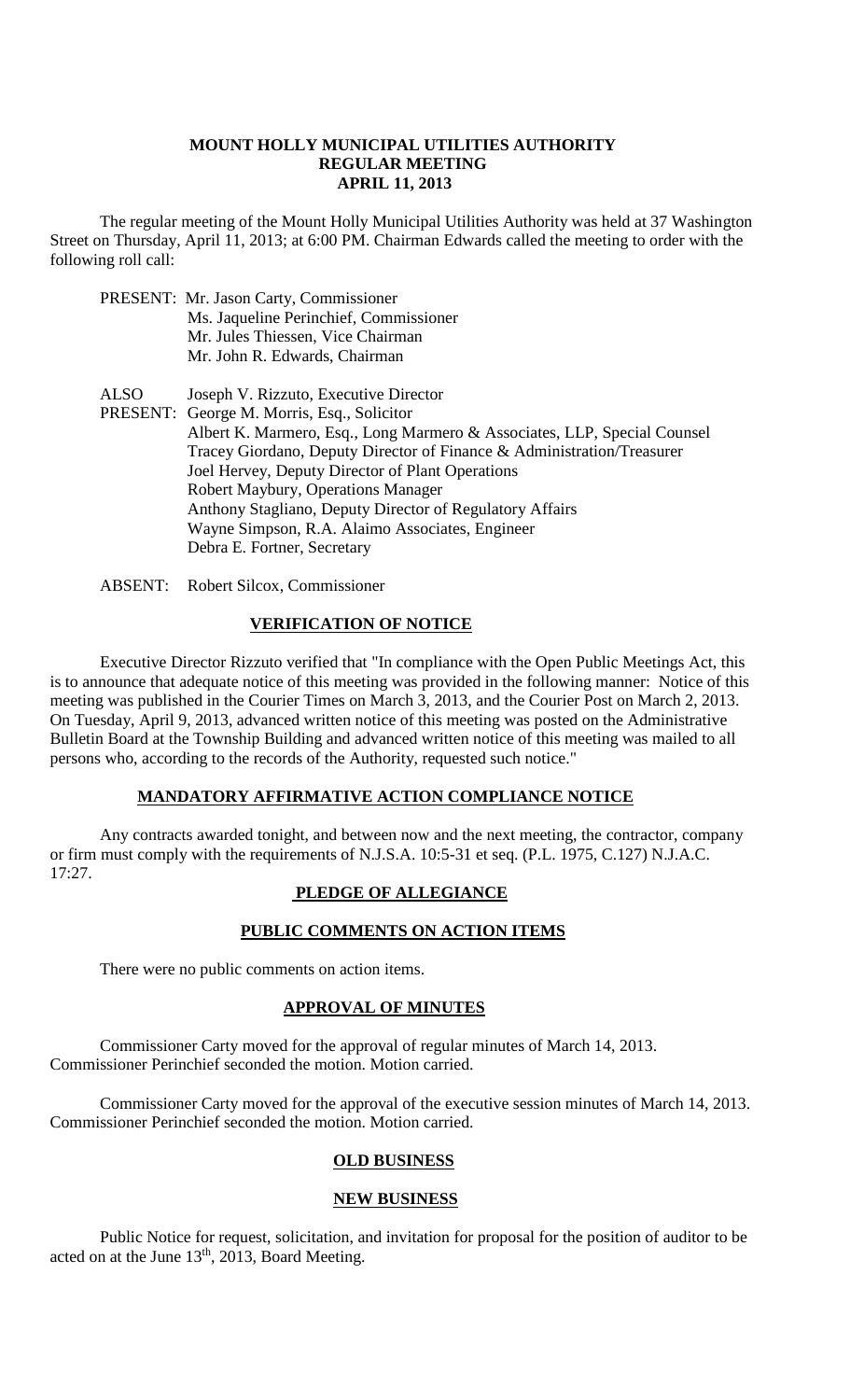# **RESOLUTION 2013-33**

## **A RESOLUTION OF THE MOUNT HOLLY MUNICIPAL UTILITIES AUTHORITY APPROVING COLLECTIVE BARGAINING AGREEMENT**

Executive Director Rizzuto stated the memo from Local 172 of South Jersey attached to the resolution covers the changes which Solicitor Mushinski has reviewed.

Commissioner Thiessen moved for the approval of Resolution 2013-33. Commissioner Perinchief seconded the motion. At the call of the roll, the vote was:

AYES: Commissioner Carty, Commissioner Perinchief, Commissioner Thiessen, Chairman Edwards.

NAYS:

### **RESOLUTION 2013-34**

### **A RESOLUTION OF THE MOUNT HOLLY MUNICIPAL UTILITIES AUTHORITY RATIFYING AN EMERGENCY CONTRACT IN EXCESS OF \$17,500.00**

Commissioner Thiessen asked which plant this repair was for. Deputy Director of Plant Operations, Hervey, confirmed it was for the old plant located on Rancocas Road. Chairman Edwards stated his understanding is the roof was leaking which could possibly lead to significantly greater damage if not repaired immediately.

Commissioner Thiessen moved for the approval of Resolution 2013-34. Commissioner Carty seconded the motion. At the call of the roll, the vote was:

AYES: Commissioner Carty, Commissioner Perinchief, Commissioner Thiessen, Chairman Edwards.

NAYS:

## **RESOLUTION 2013-35**

### **A RESOLUTION OF THE MOUNT HOLLY MUNICIPAL UTILITIES AUTHORITY RELEASING THE MAINTENANCE BOND FOR ALLAN A. MYERS (CONTRACT 2006-1)**

Deputy Director of Plant Operations, Hervey, stated that everything in regards to this bond has been taken care of. There were a few minor cosmetic items that the Authority addressed rather than involving the vendor.

Executive Director Rizzuto explained a construction project normally has a two year Performance Bond which is then replaced with a two year Maintenance Bond. At the end of the two year Maintenance Bond, if there are no latent defects, the Authority Engineer will call for a release. Executive Director Rizzuto stated there is an explanation of this process under the number three bullet on his report this month since the commissioners will be seeing this format going forward.

Commissioner Thiessen moved for the approval of Resolution 2013-35. Commissioner Perinchief seconded the motion. At the call of the roll, the vote was:

AYES: Commissioner Perinchief, Commissioner Thiessen, Chairman Edwards

NAYS: Commissioner Carty

### **RESOLUTION 2013-36**

#### **A RESOLUTION APPROVING THE OPERATING EXPENSES FOR THE MONTH OF MARCH, 2013**.

Commissioner Carty moved for the approval of Resolution 2013-36. Commissioner Perinchief seconded the motion. At the call of the roll, the vote was:

 AYES: Commissioner Carty, Commissioner Perinchief, Commissioner Thiessen, Chairman Edwards

NAYS: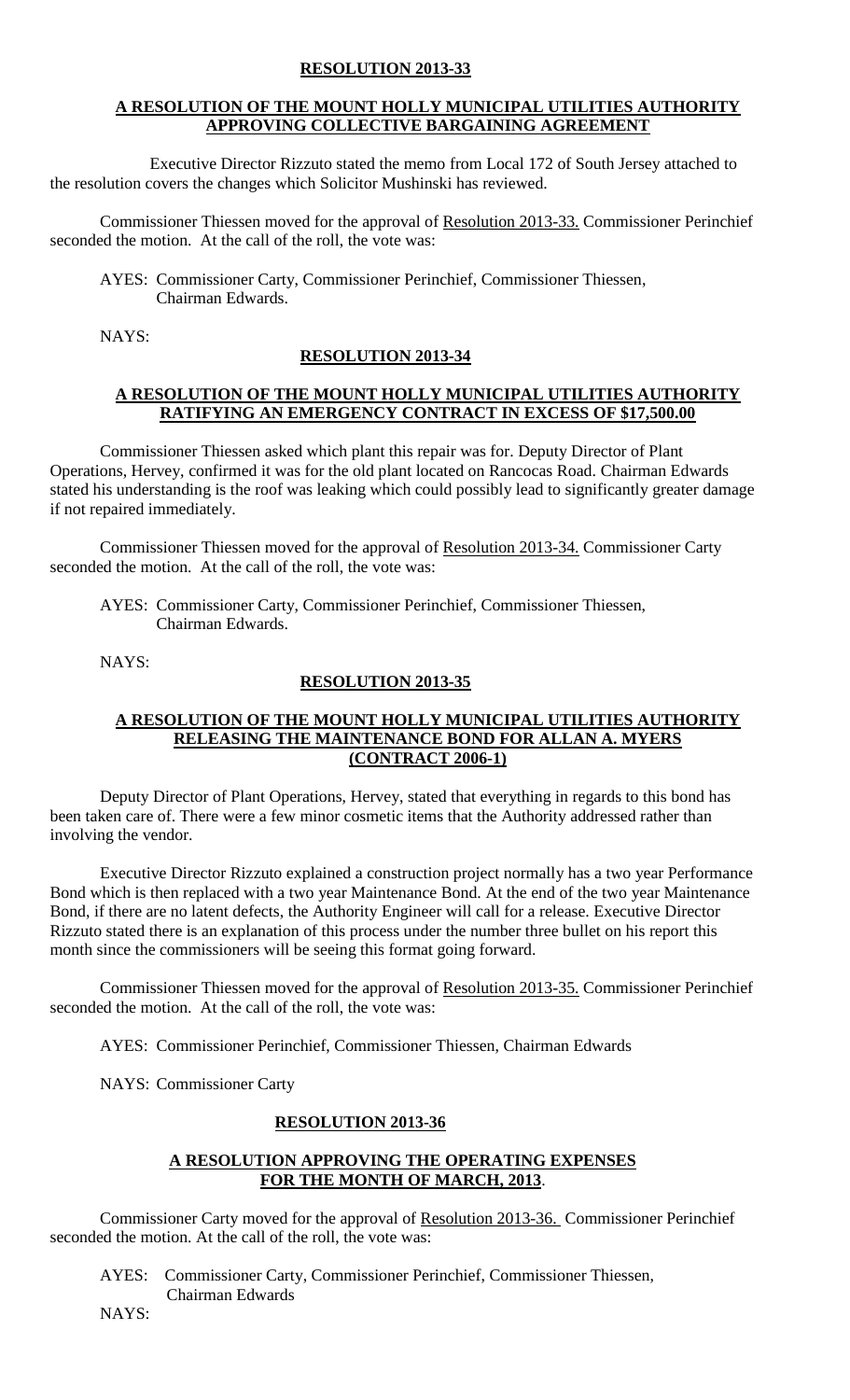## **RESOLUTION 2013-36A**

# **A RESOLUTION APPROVING SEWER REFUND EXPENDITURES FOR THE MONTH OF MARCH, 2013**

Commissioner Thiessen asked for an explanation, in addition to the one Deputy Director of Finance and Administration, Giordano, had included with the resolution for the large CVS refund.

Deputy Director of Finance and Administration, Giordano, reiterated the information in the attached memorandum. She stated there have been similar issues in the past due to New Jersey American Water changing their system; through no fault of the Authority, accounts have been billed improperly. The discrepancy with CVS has now been rectified and they will be billed accordingly going forward.

Commissioner Carty moved for the approval of Resolution 2013-36A. Commissioner Perinchief seconded the motion. At the call of the roll, the vote was:

AYES: Commissioner Carty, Commissioner Perinchief, Commissioner Thiessen, Chairman Edwards

NAYS:

# **RESOLUTION 2013-37**

### **A RESOLUTION APPROVING EXPENDITURES FOR THE MONTH OF MARCH 2013 FROM THE ESCROW FUND**

Commissioner Thiessen moved for the approval of Resolution 2013-37. Commissioner Perinchief seconded the motion. At the call of the roll, the vote was:

AYES: Commissioner Carty, Commissioner Perinchief, Commissioner Thiessen, Chairman Edwards

NAYS:

### **RESOLUTION 2013-38**

### **A RESOLUTION APPROVING EXPENDITURES FOR THE MONTH OF MARCH 2013 FROM THE IMPROVEMENT AND REPLACEMENT FUND**

Commissioner Thiessen moved for the approval of Resolution 2013-38. Commissioner Thiessen seconded the motion. At the call of the roll, the vote was:

AYES: Commissioner Carty, Commissioner Perinchief, Commissioner Thiessen, Chairman Edwards

NAYS:

### **COMMUNICATIONS**

There were no communications.

### **MATTERS TO BE PRESENTED BY THE PUBLIC**

There were no matters to be presented by the public.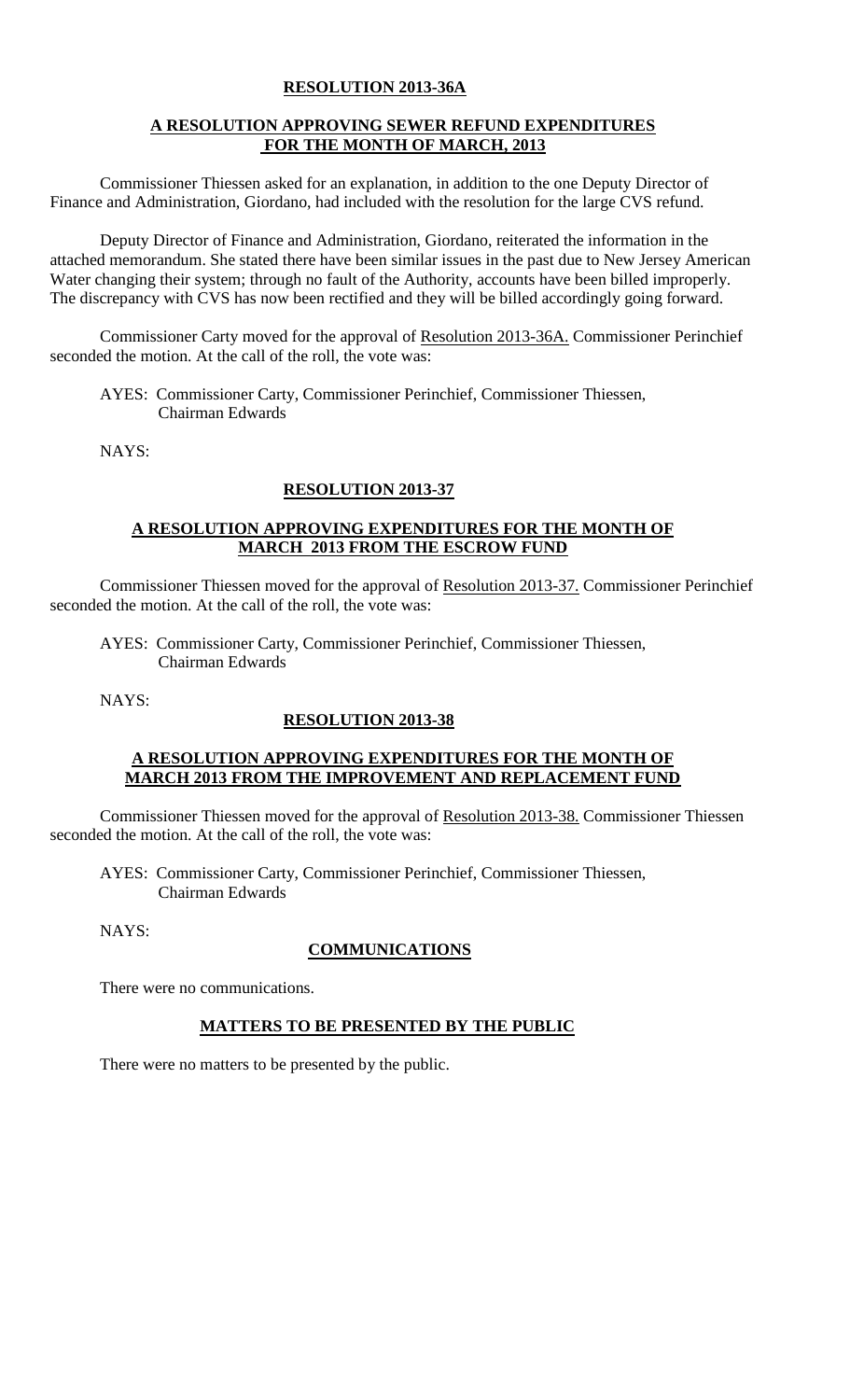#### **REPORT OF THE EXECUTIVE DIRECTOR**

Executive Director Rizzuto pointed out bullet number three on his report that was referred to earlier in the meeting regarding bonds. He stated performance and/or maintenance bonds will now be presented to the board each time they are eligible for reduction and/or release which is in accordance to Authority Law. This will be done by resolution.

Executive Director Rizzuto discussed the Authority's rates and connection fees stating that currently preliminary information is being reviewed for the 2014 budget. Executive Director Rizzuto invited commissioners to form a sub committee to participate in analyzing the Authority's current rate structure and budget. Deputy Director of Finance and Administration, Giordano, reported there is a meeting already scheduled with the Authority's auditor on April 26<sup>th</sup> at 9am regarding rates which would offer a good opportunity for the sub committee to participate. It was agreed that Commissioner Silcox and Commissioner Thiessen will comprise the sub committee and attend the upcoming meeting with the Auditor.

Executive Director Rizzuto reported Generator C for Rancocas Road has failed and needs to be replaced at a cost of approximately \$300,000.00. The Generator is 30+ years old and controls the activated sludge process if the Authority were to lose line power. At Executive Director Rizzuto's request, Keith Weisman of Alaimo Associates submitted a proposal for engineering services involved with replacing the generator at a price of \$35,000.00. Commissioner Thiessen asked where the money for the generator would come from. Executive Director Rizzuto stated it would come out of the Renewal and Replacement fund which was not anticipated for this year. Deputy Director of Finance and Administration, Giordano, reported there was only \$600,000.00 budgeted for renewal and replacement in the current budget. After reviewing the attached memo from Alaimo Associates regarding costs the commissioners asked for future proposals to include a breakdown of costs prior to approving a resolution.

#### **RESOLUTION 2013-39**

#### **A RESOLUTION OF THE MOUNT HOLLY MUNICIPAL UTILITIES AUTHORITY AUTHORIZING TO PROCEED WITH ENGINEERING AND PROCUREMENT FOR CONSTRUCTION OF GENERATOR**

Chairman Edwards would like the resolution to include a directive "not to exceed \$35,000.00."

Commissioner Carty moved for the approval of Resolution 2013-39. Commissioner Perinchief seconded the motion. At the call of the roll, the vote was:

AYES: Commissioner Carty, Commissioner Perinchief, Commissioner Thiessen, Chairman Edwards

#### NAYS:

Executive Director Rizzuto reported that he received an employee request to look into the possibility of the Authority offering a "wellness program" which could lead to lower sick leave numbers, less use of health care benefits, and less workman's compensation claims. Operations Manager, Maybury, has been conducting preliminary research. He stated there is an empty 15x20 foot boiler room at the Rancocas Road plant requiring very little maintenance to make it useable. Operations Manager Maybury has been offered some free gym equipment and believes it may be possible to get most, or all, of the equipment for free. Deputy Director of Regulatory Affairs, Stagliano, will contact JIF to see what requirements are for having an on site gym type facility. Chairman Edwards gave Operations Manager Maybury the authority to continue with his fact finding which he can then bring back to the board for consideration. Commissioner Perinchief stated it may be more advantageous to see if local off site gyms would offer the Authority discounted rates on their memberships, thereby alleviating any insurance responsibilities of the Authority.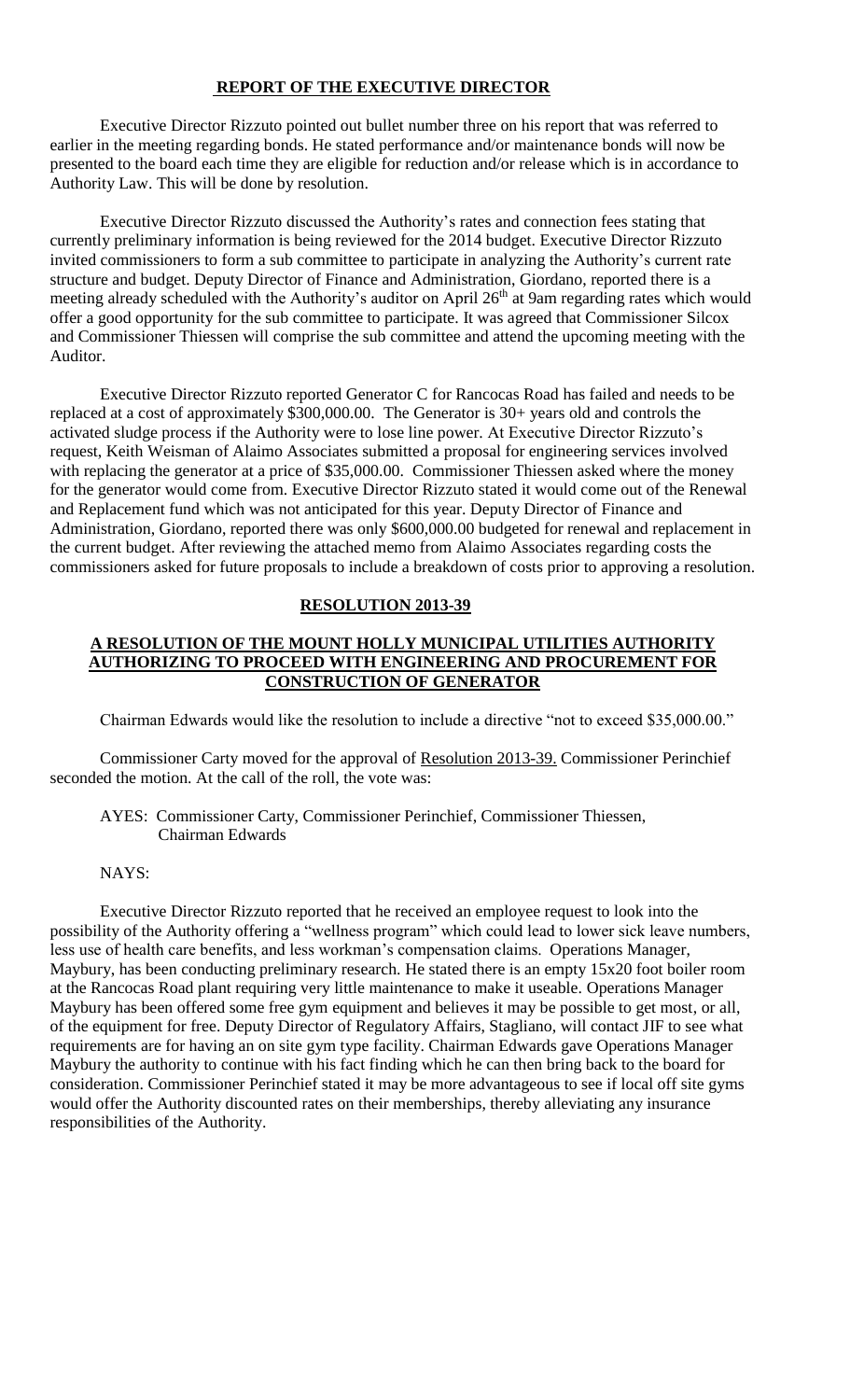# **REPORT OF THE ENGINEER**

There was no Report of the Engineer this month as Mr. Keith Weisman, who normally supplies the report, has been out of work unexpectedly.

Executive Director Rizzuto discussed a draft agreement from Solicitor Mushinski for Keating Urban Partners, LLC, which discusses four items of emergent repair. Currently Keating is developing phase 1A of their project in Mount Holly. Four items of emergent repair have been identified on Levis Drive, with other items that can wait for replacement at another time. Keating is requesting the Authority allow them to begin construction of Phase 1A once they have completed spot repairs to the four areas that are emergent. Once they establish capital through the sale of buildings, they would replace the entire sewer main line on Levis Drive. Executive Director Rizzuto stated the current draft agreement would hold them to a five year window to replace the entire sewer main on Levis Drive with the spot repairs being done immediately. Deputy Director of Plant Operations, Hervey, explained the entire pipe was in poor condition when it was televised twenty years ago. Recently it was checked again and it is not much worse therefore most areas can wait five years for repair as long as the Authority has this agreement with Keating. Executive Director Rizzuto stated the draft was written with input from both himself and Keating. Chairman Edwards was in favor of the premise.

### **REPORT OF THE DEPUTY DIRECTOR FOR PLANT OPERATIONS**

The Report of the Deputy Director of Plant Operations was received

Deputy Director of Plant Operations, Hervey, reported recently the Authority received a visit from the Burlington County Board of Health at Maple Avenue investigating an odor complaint received by the New Jersey Action Hotline. Mr. Hervey tried to find out who generated the complaint; it appears it came from someone in the neighborhood. Operators have investigated and a vendor has been called regarding some equipment with underground piping. The piping had condensation so it was taken apart and vacuumed. The system is now back up and running and the Health Inspector seems to be satisfied. The Authority has now added gauges to monitor the odor going forward.

#### **REPORT OF THE DEPUTY DIRECTOR FOR REGULATORY AFFAIRS**

The Report of the Deputy Director for Regulatory Affairs was received.

### **REPORT OF THE SOLICITOR**

The solicitor had nothing further to report.

### **REPORT OF THE DEPUTY DIRECTOR OF FINANCE AND ADMINISTRATION**

The Report of the Deputy Director of Finance and Administration was received.

# **OTHER NEW BUSINESS**

There was no other new business.